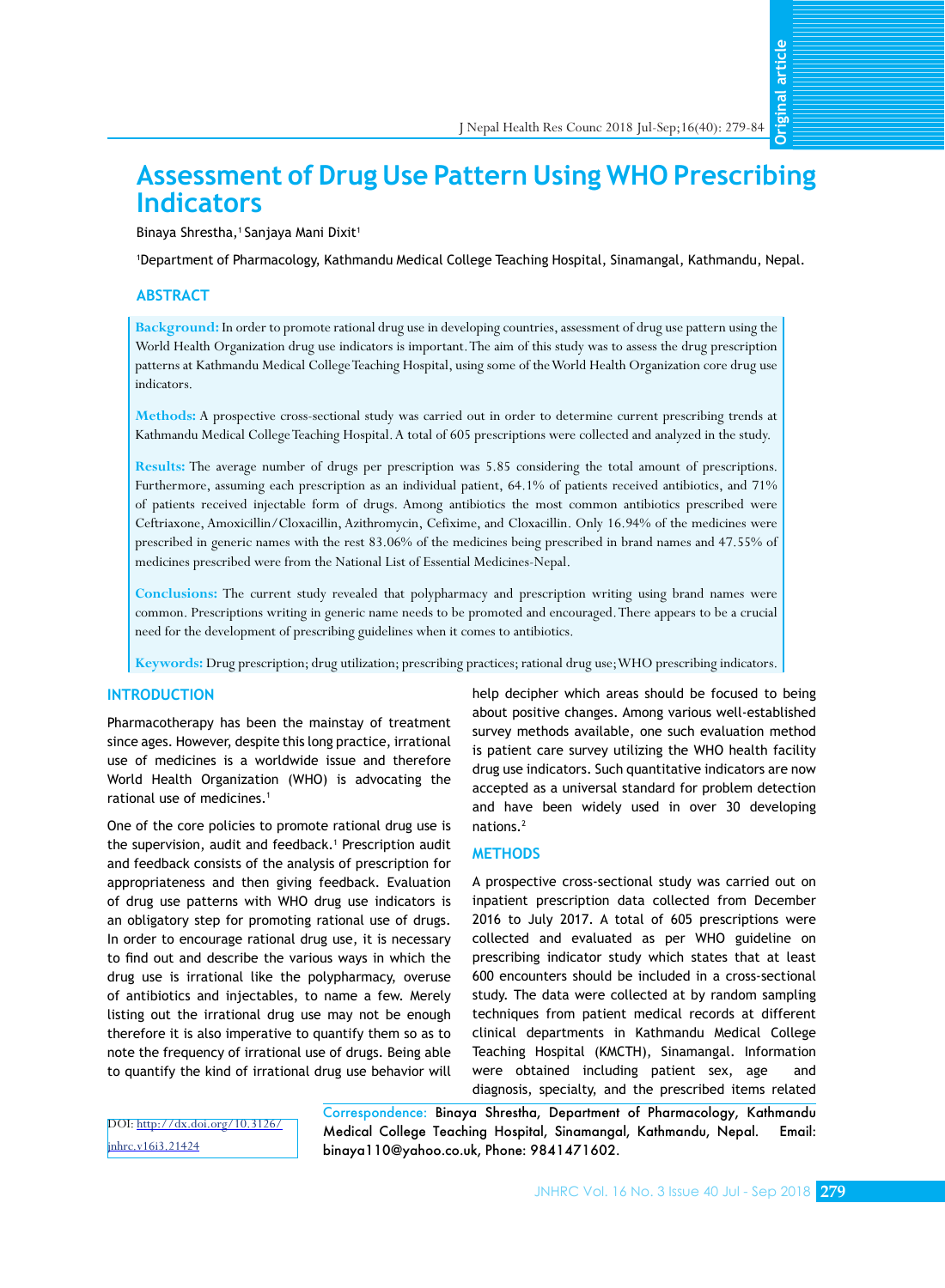#### Assessment of Drug Use Pattern Using WHO Prescribing Indicators

information such as medicines and the dosage forms. The prescriptions collected belonged to different departments ENT, Gynaecology, Medicine, Neurosurgery, Orthopaedics, Paediatrics, Psychiatry, and Surgery.

WHO prescribing indicators were used in the current study. It includes the average number of medicines per prescription, the percentage of prescription that includes at least one antibiotic medicine, the percentage of prescription that includes at least one injectable medicine, the percentage of drugs prescribed by generic name, and the percentage of medicines prescribed from National list of Essential Medications- Nepal (NLEM). The average number of medicines per prescription was calculated by assuming each medicine as an individual item, also the same generic drug in different dosage forms were taken as individual medicines.

Inpatients of both sexes who were admitted in different clinical departments at KMCTH were included in the study and the patients brought to the emergency department or the patients admitted to the Intensive Care Unit/Critical Care Unit and the patients who died or left against medical advice were excluded from the study.

An approval from the Institutional Review Committee of KMCTH was obtained prior to the study. Data collection form was prepared by using WHO designed criteria based data collection format. The specific type of data required to measure the prescribing indicators was recorded for every patient encountered and entered directly into a computer in Microsoft Office Excel. A total of 605 prescriptions were collected and analyzed in this study.

The data in Microsoft Office Excel was double checked and further analysis was done. Computations of drug use pattern were carried out as described earlier. The study data were analyzed by using parameters such as average and percentages.

### **RESULTS**

A total of 605 prescriptions for inpatients were collected and analyzed in this study. The collected prescriptions belonged mostly to Gynaecology (31.4%), Medicine (17.5%), Paediatrics (16.9%), Surgery (15%), Orthopaedics (8.9%), ENT (4.9 %), Neurosurgery (2.6%), and Psychiatry (2.5%). Figure 1 below depicts the department wise distribution of inpatients.

A total of 3531 medicines were prescribed. Thus, the mean number of medicines per prescription was 5.85 considering the total amount of prescriptions. Furthermore, assuming each prescription as an individual patient, 64.1% of patients received antibiotics, and 71% of patients received injectable form of drugs. Only

16.94% of drugs were prescribed in generic names with the rest 83.06% of the drugs were prescribed in brand names and 47.55% of drugs prescribed were from the NLEM-Nepal. A summary of the results stated above is also given in Table 1.



Figure 1- Department wise distribution of inpatients.

| Table 1. Summary of results of an inpatient study<br>at KMCTH.             |                            |                     |  |
|----------------------------------------------------------------------------|----------------------------|---------------------|--|
| Prescribing indicators<br>assessed                                         | Total drugs/<br>encounters | Average/<br>percent |  |
| Average number of drugs<br>per encounter                                   | 3531                       | 5.85                |  |
| Percentage of encounter<br>with antibiotics                                | 388                        | 64.10%              |  |
| Percentage of encounter<br>with injections                                 | 430                        | 71%                 |  |
| Percentage of drugs<br>prescribed by generic<br>names                      | 597                        | 16.90%              |  |
| Percentage of drugs from<br>National List of Essential<br><b>Medicines</b> | 1681                       | 47.60%              |  |

Table 2. Most commonly prescribed antibiotics for the inpatients at KMCTH.

| .د | Commonly Prescribed |
|----|---------------------|
|----|---------------------|

| No. | Antibiotics                |           | Frequency | Percentage |
|-----|----------------------------|-----------|-----------|------------|
| 1   | Ceftriaxone                |           | 108       | 16.8%      |
| 2   | Amoxicillin<br>Cloxacillin | $\ddot{}$ | 83        | 12.9%      |
| 3   | Azithromycin               |           | 64        | 10.0%      |
| 4   | Cefixime                   |           | 41        | 6.4%       |
| 5   | Cloxacillin                |           | 39        | 6.1%       |
| 6   | Ciprofloxacin              |           | 34        | 5.3%       |
| 7   | Cefpodoxime                |           | 29        | 4.5%       |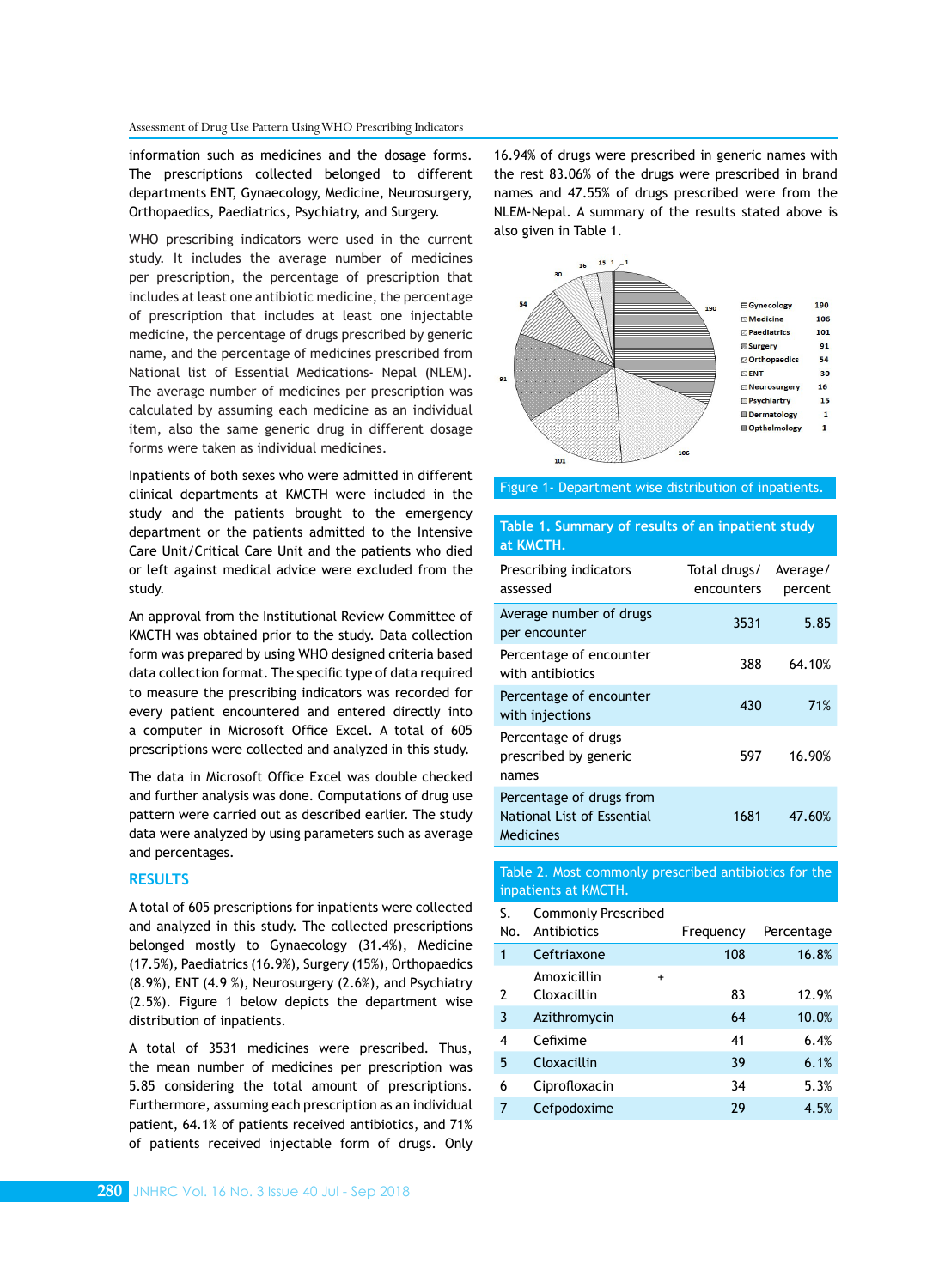|    | Amoxicillin     | $\ddot{}$ |     |        |
|----|-----------------|-----------|-----|--------|
| 8  | Clavulanic acid |           | 28  | 4.4%   |
| 9  | Amikacin        |           | 25  | 3.9%   |
| 10 | Cefotaxime      |           | 23  | 3.6%   |
| 11 | Cefuroxime      |           | 21  | 3.3%   |
| 12 | Levofloxacin    |           | 20  | 3.1%   |
| 13 | Amoxicillin     |           | 15  | 2.3%   |
| 14 | Cephalexin      |           | 7   | 1.1%   |
| 15 | Meropenem       |           | 7   | 1.1%   |
|    | <b>Others</b>   |           | 97  | 15.1%  |
|    | Total           |           | 641 | 100.0% |

Out of the total 3531 medicines prescribed, 641 (18.1%) were antibiotics. Antibiotics were one of the mostly prescribed medicines, 388 patients out of 605 were given at least one antibiotic during their stay, rephrasing it, 64.1% of all cases received antibiotics during their treatment at the hospital. The most common antibiotics prescribed were Ceftriaxone, Amoxicillin/Cloxacillin, Azithromycin, Cefixime and Cloxacillin among others. A more detailed list of commonly prescribed antibiotics in our study is shown in Table 2.

The total number of injectable medicines prescribed was 1382 (39.1%). A total of 430 (71%) patients were given at least one medicine by injection route during their stay in the hospital. The most common injectables prescribed as shown in Table 3 were Ceftriaxone, Paracetamol, Ketorolac, Metronidazole, and Ondansetron. Ceftriaxone being the antibiotic only found in injectable form again was ranked as the most prescribed injectable which accounted for 3% of all prescriptions, the drug mostly being used by medicine, orthopaedics and paediatrics departments.

# **Table 3. Most commonly prescribed injectables for the inpatients at KMCTH.**

| S.<br>No. | <b>Commonly Prescribed</b><br>injectables | Frequency | Percentage |
|-----------|-------------------------------------------|-----------|------------|
| 1         | Ceftriaxone                               | 108       | 7.8%       |
| 2         | Paracetamol                               | 96        | 6.9%       |
| 3         | Ketorolac                                 | 88        | 6.4%       |
| 4         | Metronidazole                             | 88        | 6.4%       |
| 5         | Ondansetron                               | 81        | 5.9%       |
| 6         | Promethazine                              | 80        | 5.8%       |
| 7         | <b>Diclofenac</b>                         | 78        | 5.6%       |
| 8         | Pantoprazole                              | 77        | 5.6%       |
| 9         | Ranitidine                                | 68        | 4.9%       |
| 10        | Tramadol                                  | 65        | 4.7%       |
| 11        | Pethidine                                 | 58        | 4.2%       |

| Assessment of Drug Use Pattern Using WHO Prescribing Indicators |  |  |  |  |
|-----------------------------------------------------------------|--|--|--|--|
|-----------------------------------------------------------------|--|--|--|--|

| 12 | Amoxicillin +<br>Cloxacillin | 50   | 3.6%   |
|----|------------------------------|------|--------|
| 13 | Vitamin K                    | 49   | 3.5%   |
| 14 | Amikacin                     | 25   | 1.8%   |
| 15 | Cefotaxime                   | 24   | 1.7%   |
|    | <b>Others</b>                | 335  | 24.2%  |
|    | Total                        | 1382 | 100.0% |

Antibiotics were mostly included in prescriptions by gynaecology, medicine, surgery, paediatrics and orthopaedics. Likewise, injectables were mostly prescribed by surgery, gynaecology, medicine, orthopaedics and paediatrics.

# **DISCUSSION**

It was observed in this study that an average number of items per prescription was 5.85, 18.1% of drugs prescribed were antibiotics, and the overall percentage of injectables prescribed was 39.1%. The relatively high figure is attributed to this study evaluating the prescription pattern in inpatients only. The number of medicines prescribed to a single patient ranges from 1 to 16 medicines. Polypharmacy is quite a common phenomenon in inpatient setting. The high number of prescribed drugs makes patients more prone to drug related adverse effects, similarly increases the likelihood of drug-drug interactions and causes an increased cost of therapy.3 This should be minimized by organizing grand rounds of interprofessional team including the pharmacists and pharmacologists where each member plays a role in reducing the medication use and monitoring the effects of drugs thereby increasing medication safety.4 The reason for polypharmacy should be properly scrutinized and where possible overutilization of drugs should be halted. Numerous studies have pointed out that the proton pump inhibitors have been over used in therapy.<sup>5</sup>

It was also found in this study that out of total 3531 medicines prescribed 311 (8.8%) belonged to the proton pump inhibitors (PPIs) group. Among them Pantoprazole, Esomeprazole and Rabeprazole were the mostly prescribed ones. In the wake of PPIs being linked with *Clostridium difficile* infections,<sup>6,7</sup> other long term effects like reduced intestinal absorption of minerals and vitamins, and more recently noted kidney damage and dementia.<sup>8,9</sup> In view of the widespread use of PPIs, It is advisable to use them responsibly only when required. Guidelines to help deprescribe proton pump inhibitors in the patients can be followed.10

Our study also pointed to polypharmacy issues in elderly, owing to comorbid conditions. This is in line with similar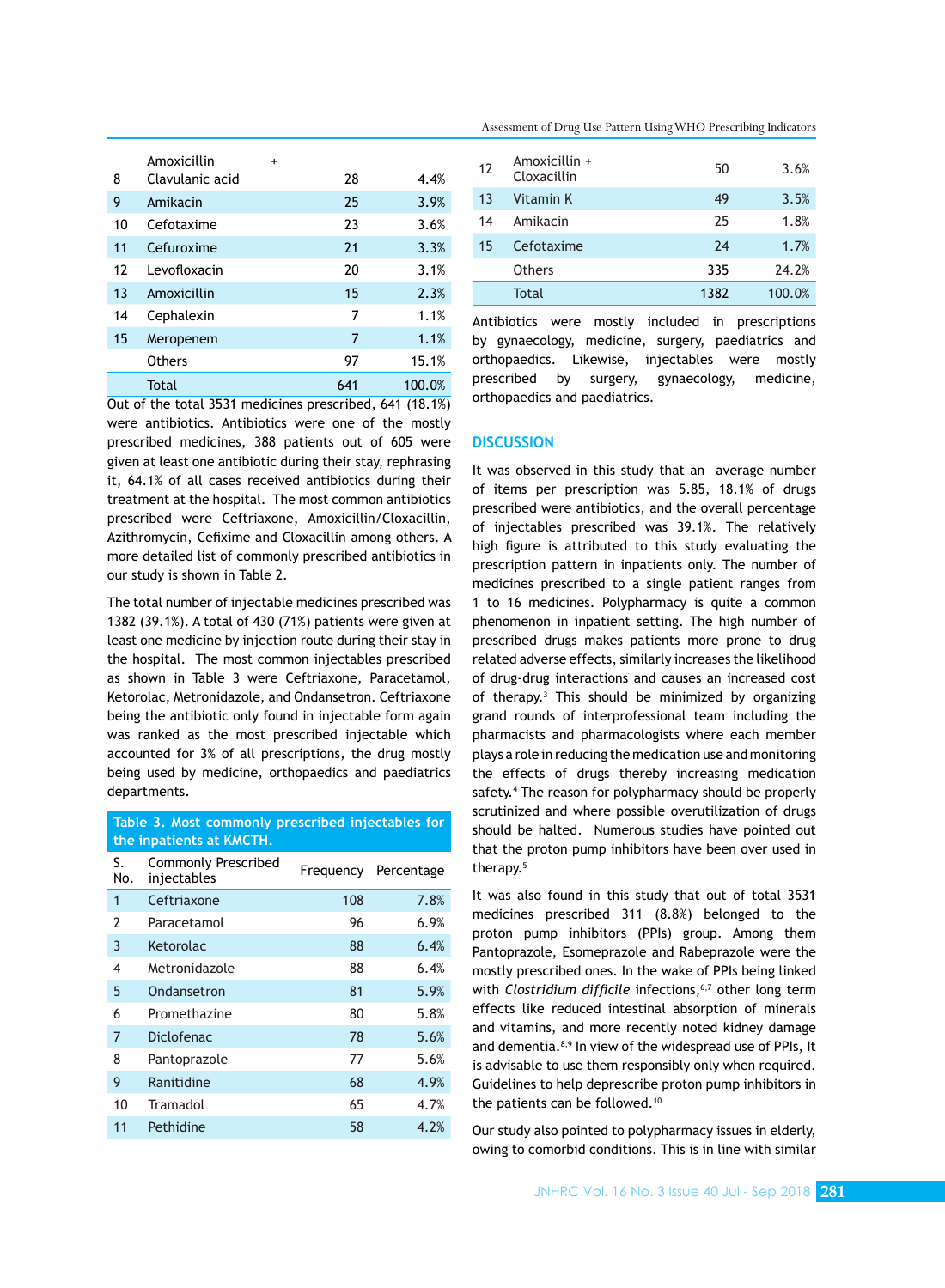studies which have stated that elderly population are at risk of high adverse effects as an outcome of polypharmacy.<sup>11</sup>

The percentage of encounters involving antimicrobials prescribed at the Kathmandu Medical College Teaching Hospital was 64.1%. Looking at it another way round it was found that 18.1% of all the drugs prescribed were antibiotics. It was observed in this study that the antibiotics were used more in department of gynecology and surgery for prophylactic purposes. Finding that 64.1% of the patients were treated with some antibiotics indicates rather high use of antibiotics, which could point more towards use in prophylaxis rather than in definitive treatment.

Our study showed that the most common antibiotics prescribed were Ceftriaxone, Amoxicillin/Cloxacillin, Azithromycin, and Cefixime among others. Other studies have also similarly pointed out that Cephalosporins are the most widely utilized first line antibiotics.<sup>12</sup>

This sort of increasing use of antibiotics not only leads to increased cost of therapy, but also to leads to the development of drug resistant bacterial strains.13 We also cannot deny the fact that quite a number of patients by the time they require hospitalization are exposed to different antibiotics as a result of self medication.14 Various interventions so as to promote the rational antimicrobial use are essential for preserving the effectiveness of available antimicrobials available in the market today.<sup>15</sup>

The percentage of encounters involving injectables were prescribed was 71%. Possible reason may be that the study setting is inpatient ward where patients with critical illness are treated, and injection produces rapid action. Injections are costly as compared to other dosage form and their use is associated with variety of problems like local irritation, phlebitis, and extravasation. They also have a tendency to increase infections and lead to sepsis in a few cases.<sup>16</sup> Our country largely lacks the concept of aseptic pharmacy services would ensure that the injectables are not prepared at patient bed side rather inside clean laminar flow hoods. Laminar flow hoods are devices for containment which work as barriers protecting the aseptic material from different sources of contamination or protect the staff from exposure to infectious and other hazardous materials. Use of such hoods decreases the chance of inducing infections, which would in turn decrease the need to rely on antibiotics.

The percentage of drugs prescribed in generics was 16.94 only which denotes that there is a trend in Nepal of prescribing in trade names rather than the

generic names. Prescribers are unsure that all the drug companies produce drugs of similar efficacy and hence the habit of sticking to trade names when it comes to prescribing. This may have led to physician's preference of medicines of a certain manufacturer over others as a result of past experience with the drug. It could also be because one may be accustomed to prescribing a certain drug product over others. It is also in part attributed to the lack of hospital formulary and inpatient drug distribution systems. A hospital formulary is a periodically revised compilation of medicines and ancillary supplies which reflect the current judgment of healthcare professionals of any institution. Such hospital formulary has been in use in Patan Hospital, Shree Birendra Army Hospital, and Palpa Mission Hospital among others. Only a handful of hospitals have been implementing the inpatient drug distribution system practices here like Norvic International Hospital, National Institute of Neurological and Allied Sciences, Patan Hospital, naming a few among a few others. The trend of prescribing in brand names is also high because the prescriber cannot be sure of the quality of medicines purchased by the patient party when medicines are prescribed in generic names, especially in view of the number of pharmacies mushrooming outside the hospital premises, most of which do not stick to the good pharmacy practices.

In our study, out of 3531 drugs used, 1679 drugs were included in National List of Essential Medicine of Nepal, 2011, i.e. 47.55%. Use of the medicines from NLEM should be promoted for the optimal use of limited resources. Selection of the essential drugs itself should be done based on the disease prevalence, proof of efficacy and safety and the current pharmacotherapy approaches.<sup>17</sup>

Irrational use of medicines is a worldwide issue and therefore to help rational drug use WHO has also published a practical manual titled "Guide to good prescribing".18 Besides WHO, an organization promoting the rational use of medicine by the name International Network for the Rational Use of Drugs (INRUD) has been active worldwide since 1989 with an aim is to design, test and promulgate useful strategies for improving the prescription, dispensing and use of drugs particularly in resource poor countries.19

In Nepal, the absence of a well functioning Drug and Therapeutics Committee (DTC) in hospitals and health centers is an issue. Absence of proper clinical guidelines, insufficient government expenditure on medicines and staff, lack of independent information providers on medicine,inadequate public education on medicine, inappropriate self medication are the main culprits behind the irrational drug use here.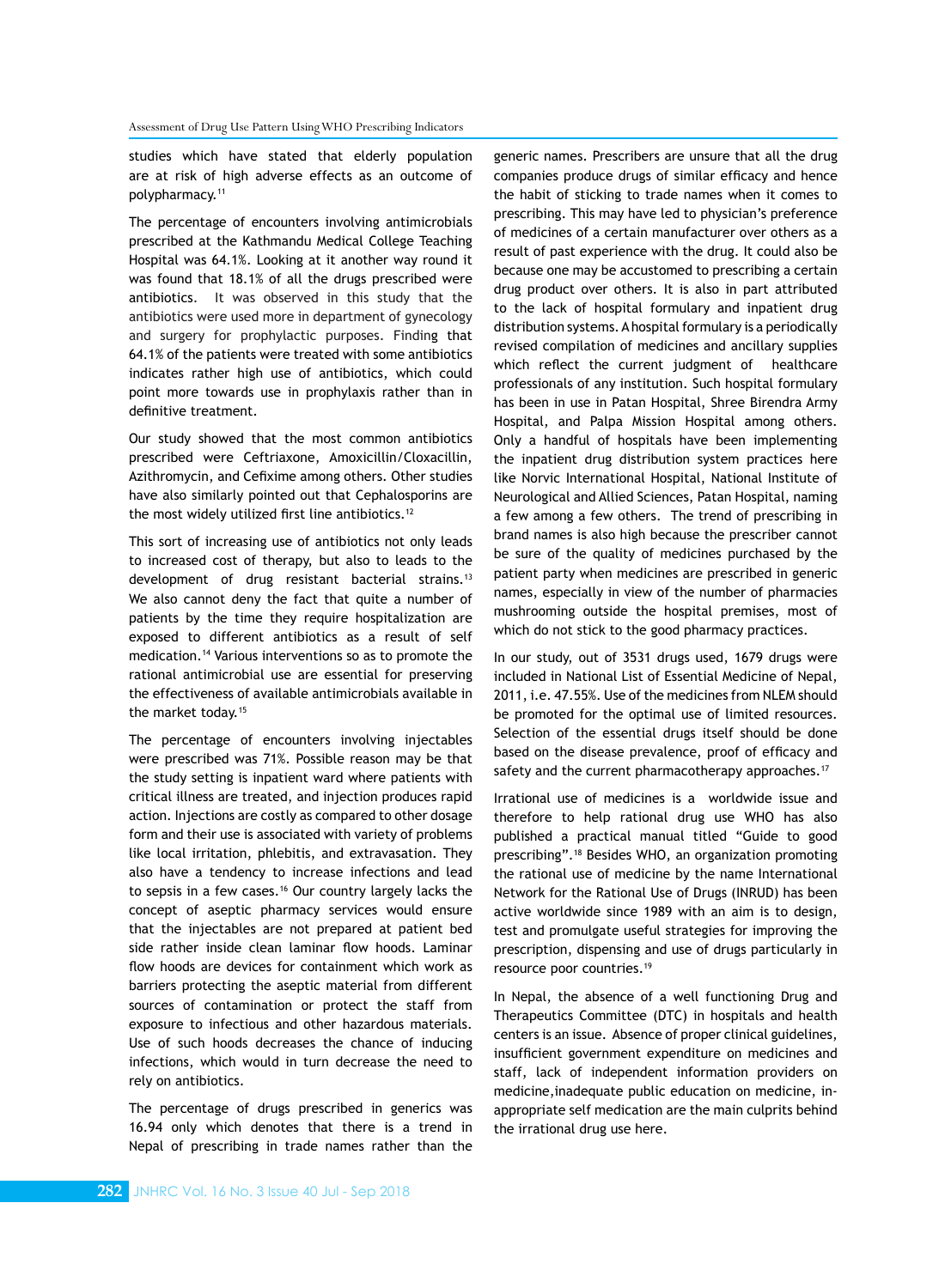The study has made use of WHO prescribing indicators which exactly records what is prescribed to the patients, but not the reason behind it, which would require use of other techniques. The study may not also reveal the exact scenario of drug use as the study is limited to inpatient settings only. This study has been an output of manual data entry and assessment hence the number of cases in the study is limited to a few hundred only. At the present age of technology if hospitals would have electronic database management system one would be able to carry on such studies on a much larger scale on thousands of patients.

# **CONCLUSIONS**

The study gave us an overall pattern of drug use data in different departments of KMCTH. The current study showed that polypharmacy and prescription writing using brand names were frequent. Therefore, government and institutions should promote and encourage prescription writing in generic names.

# **ACKNOWLEDGEMENTS**

We appreciate Professor Dr. Hemang Dixit for providing us constructive feedback in compiling this article. Finally, we would like to thank all those who provided us assistance in various stages of data collection and to help publish this article.

# **REFERENCES**

- 1. World Health Organization. Promoting rational use of medicines: core components-WHO policy perspectives on medicine. 2002 Sep;5.[\[Full Text\]](http://apps.who.int/medicinedocs/pdf/h3011e/h3011e.pdf)
- 2. Desalegn AA. Assessment of drug use pattern using WHO prescribing indicators at Hawassa University teaching and referral hospital, south Ethiopia: a cross-sectional study. BMC Health Serv Res [Internet]. 2013;13(1):170. [\[Full](http://bmchealthservres.biomedcentral.com/articles/10.1186/1472-6963-13-170)  [Text Link\]](http://bmchealthservres.biomedcentral.com/articles/10.1186/1472-6963-13-170)
- 3. Rambhade S, Chakarborty A, Shrivastava A, Patil UK, Rambhade A. A survey on polypharmacy and use of inappropriate medications. Toxicol Int [Internet]. 2012 Jan [cited 2017 May 26];19(1):68-73. [\[PubMed\]](http://www.ncbi.nlm.nih.gov/pubmed/22736907)
- 4. Thurmann PA. Medication Safety—Models of Interprofessional Collaboration. Dtsch Arztebl Int [Internet]. 2016 [cited 2018 May 10];113(44):739–40. [\[PubMed\]](http://www.ncbi.nlm.nih.gov/pubmed/27890049)
- 5. Heidelbaugh JJ, Kim AH, Walker PC. Overutilization of proton-pump inhibitors: What the clinician needs to know. Therap Adv Gastroenterol. 2012;5(4):219-32. [\[PubMed\]](https://www.ncbi.nlm.nih.gov/pubmed/22778788)
- 6. Trifan A, Stanciu C, Girleanu I, Stoica OC, Singeap AM, Maxim R, et al. Proton pump inhibitors therapy and risk of Clostridium difficile infection: Systematic review and

meta-analysis. World J Gastroenterol. 2017;23(35):6500– 15. [\[PubMed\]](https://www.ncbi.nlm.nih.gov/pubmed/29085200)

- 7. McDonald EG, Milligan J, Frenette C, Lee TC. Continuous Proton Pump Inhibitor Therapy and the Associated Risk of Recurrent *Clostridium difficile* Infection. JAMA Intern Med [Internet]. 2015 [cited 2018 Jan 26];175(5):784. [\[PubMed\]](https://www.ncbi.nlm.nih.gov/pubmed/25730198)
- 8. Biswal S. Proton pump inhibitors and risk for Clostridium difficile associated diarrhea. Biomed J [Internet]. 2014 [cited 2018 Jan 26]; 37(4): 178. [\[PubMed\]](http://www.ncbi.nlm.nih.gov/pubmed/25116712)
- 9. Ambent PW, Dicola D, James ME. Reducing Adverse Effects of Proton Pump Inhibitors [Internet]. Vol. 86, American Family Physician. American Academy of Family Physicians; 2012 [cited 2018 Jan 26]. p. 66-70. [\[PubMed\]](https://www.ncbi.nlm.nih.gov/pubmed/22962914)
- 10. Eusebi LH, Rabitti S, Artesiani ML, Gelli D, Montagnani M, Zagari RM, et al. Proton pump inhibitors: Risks of long-term use. J Gastroenterol Hepatol [Internet]. 2017 Jul [cited 2018 May 10];32(7):1295-302. [[PubMed](http://www.ncbi.nlm.nih.gov/pubmed/28092694)]
- 11. Parry NM. New Guidelines for Deprescribing Proton Pump Inhibitors [Internet]. Medscape. 2017 [cited 2018 Jan 26]. [\[Full Text\]](https://www.medscape.com/viewarticle/880181)
- 12. Maher RL, Hanlon J, Hajjar ER, Hajjar ER. Clinical consequences of polypharmacy in elderly. Expert Opin Drug Saf [Internet]. 2014 [cited 2017 Mar 23];13(1):57– 65. [[PubMed\]](http://www.ncbi.nlm.nih.gov/pubmed/24073682)
- 13. Fair RJ, Tor Y. Antibiotics and bacterial resistance in the 21st century. Perspect Medicin Chem [Internet]. 2014 [cited 2017 May 26];6:25-64. [\[PubMed\]](http://www.ncbi.nlm.nih.gov/pubmed/25232278)
- 14. Ventola CL. The antibiotic resistance crisis: part 1: causes and threats. P T [Internet]. 2015 [cited 2017 May 26];40(4):277-83. [[PubMed](http://www.ncbi.nlm.nih.gov/pubmed/25859123)]
- 15. Wachter DA, Joshi MP, Rimal B. Antibiotic dispensing by drug retailers in Kathmandu, Nepal. Trop Med Int Heal [Internet]. 1999 Nov [cited 2018 May 10];4(11):782-8. [\[PubMed\]](https://www.ncbi.nlm.nih.gov/pubmed/10588773)
- 16. Rogawski ET, Platts-Mills JA, Seidman JC, John S, Mahfuz M, Ulak M, et al. Use of antibiotics in children younger than two years in eight countries: a prospective cohort study. Bull World Health Organ [Internet]. 2017;95(1):49–61. [\[Full Text\]](http://www.who.int/entity/bulletin/volumes/95/1/16-176123.pdf)
- 17. Rhodes P. Aseptic services: reducing risks in a changing climate | Hospital Pharmacy Europe [Internet]. 2008 [cited 2017 May 26]. [\[Full Text Link\]](http://www.hospitalpharmacyeurope.com/industry-news/aseptic-services-reducing-risks-changing-climate)
- 18. Gitanjali B. The national essential medicines list of India: Time to revise and purge the mistakes. J Pharmacol Pharmacother [Internet]. 2010 [cited 2017 May 26];1(2):73–4. [[PubMed](http://www.ncbi.nlm.nih.gov/pubmed/21350612)]